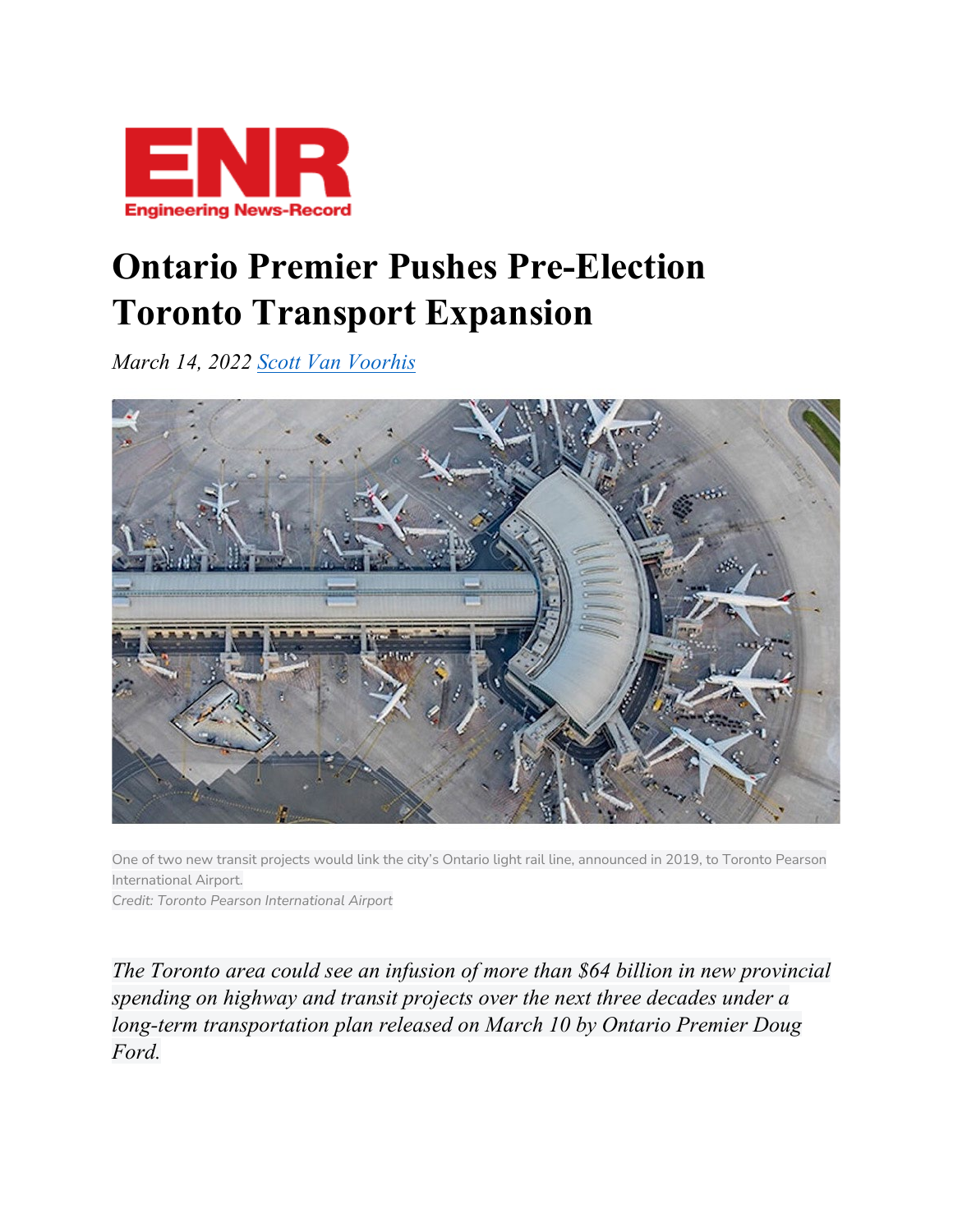*The timing of the plan's release is notable, coming a few months before provincial voters are to decide, likely on June 2, whether to re-elect Ford's Progressive Conversative Party. The head of the opposition New Democrat party, Andrea Horwath, dismisses the funding infusion as a "gimmick."*

*But Peter Smith, executive director of the Heavy Construction Association of Toronto, says the the plan is more than just election-year fodder. He says it comes in response to rapid growth in greater Toronto, with its population projected to grow by more than 40% over the next quarter century.*

*"It is real," he said. "This is a huge financial commitment from the province and long overdue." The province's transportation plan includes a number of projects and other spending already in the works, with construction crews currently at work – or gearing up to start - on billions of dollars in various transit projects in Toronto and its environs.*

*But it also includes two new highway projects and two new transit projects, although the latter are still in conceptual stages.*

## *Keeping up With Growth*

*One focus of the highway and transit projects is to ease lateral movement along the perimeter of the Toronto area, compared to the more typical focus of moving riders in and out of the city, said Nadia Todorova, executive director of the [Residential and Civil Construction Alliance of Ontario.](http://rccao.com/)*

*The proposed Highway 413 would add a new four-to-six lane, 36-mile highway skirting the edges of Toronto, with connections to five different highways and 11 interchanges linked to city roads. The plan also discusses the potential to roll out light transit along the new highway route.*

*Bradford Bypass, the second major highway project proposed, involves construction of a 10-mile stretch of controlled access freeway to connect highways 400 and 404.*

*One of the two new transit projects would provide access to Toronto Pearson International airport—connecting the already planned Ontario Line to an eastwest subway line and then back to the Ontario Line in a loop.*